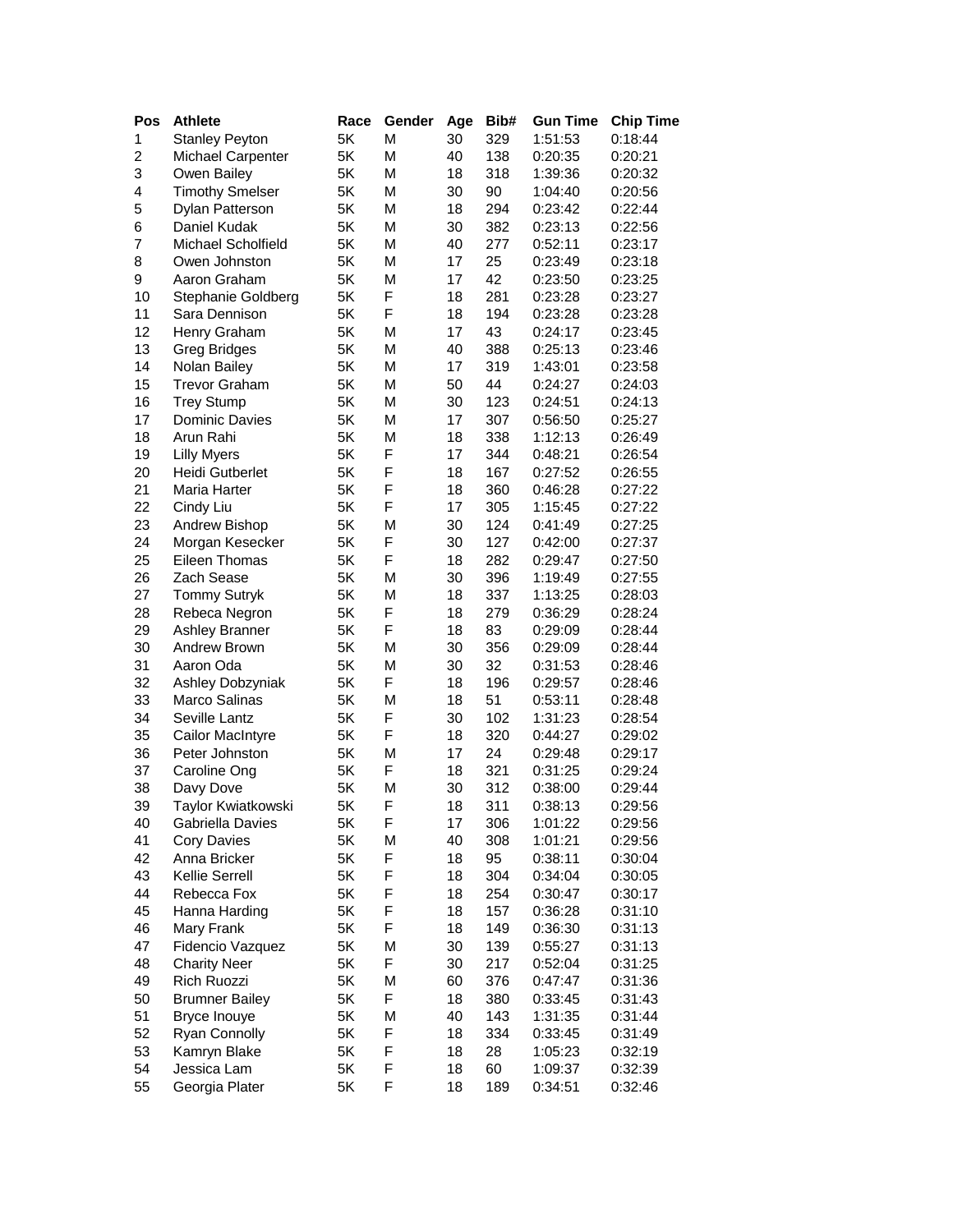| 56  | Kate Hollenberg          | 5K | F | 30 | 220 | 1:07:21 | 0:32:48 |
|-----|--------------------------|----|---|----|-----|---------|---------|
| 57  | Ivette Churney           | 5K | F | 50 | 347 | 0:33:08 | 0:33:05 |
| 58  | Melissa Lam              | 5K | F | 50 | 59  | 1:10:04 | 0:33:06 |
| 59  | Angie Kesecker           | 5K | F | 30 | 126 | 0:38:06 | 0:33:59 |
| 60  | <b>Lillian Watkins</b>   | 5K | F | 18 | 156 | 0:39:21 | 0:34:04 |
| 61  | Elena Navarra            | 5K | F | 18 | 148 | 0:36:10 | 0:34:05 |
| 62  | Kyle Homrock             | 5K | М | 20 | 389 | 0:38:41 | 0:34:07 |
| 63  | Elizabeth Sperapani      | 5K | F | 18 | 202 | 0:38:41 | 0:34:09 |
| 64  | Susannah Oda             | 5K | F | 18 | 31  | 0:37:22 | 0:34:16 |
| 65  | Laurissa Kennedy         | 5K | F | 30 | 30  | 0:37:23 | 0:34:16 |
| 66  | Kandy Wright             | 5K | F | 30 | 133 | 0:34:48 | 0:34:25 |
| 67  | Melissa Miller           | 5K | F | 18 | 69  | 1:04:55 | 0:34:26 |
| 68  | <b>Justin Miller</b>     | 5K | М | 30 | 99  | 1:04:55 | 0:34:29 |
| 69  | Manali Shah              | 5K | F | 18 | 201 | 1:15:51 | 0:34:31 |
| 70  | Steven Faught            | 5K | М | 30 | 50  | 0:51:39 | 0:34:32 |
| 71  | <b>Brooke Faught</b>     | 5K | F | 30 | 49  | 0:51:39 | 0:34:32 |
| 72  | Emma Appler              | 5K | F | 18 | 252 | 0:35:17 | 0:34:48 |
| 73  | <b>Abby Myers</b>        | 5K | F | 17 | 343 | 0:56:25 | 0:34:58 |
| 74  | Smith Coleman            | 5K | М | 60 | 37  | 0:42:34 | 0:35:01 |
| 75  | Paul Johnston            | 5K | М | 40 | 26  | 0:42:34 | 0:35:01 |
| 76  | Maria Romero             | 5K | F | 18 | 165 | 0:35:44 | 0:35:17 |
| 77  | <b>Ashley Myers</b>      | 5K | F | 18 | 345 | 0:57:27 | 0:35:59 |
| 78  | <b>Nate Little</b>       | 5K | М | 17 | 203 | 1:16:02 | 0:37:14 |
| 79  | <b>Carrie Martell</b>    | 5K | F | 30 | 204 | 1:16:14 | 0:37:27 |
| 80  | Frank Wasson             | 5K | М | 30 | 235 | 0:38:18 | 0:37:44 |
| 81  | Meg Wasson               | 5K | F | 30 | 234 | 0:38:18 | 0:37:51 |
| 82  | Prena Scholfield         | 5K | F | 40 | 276 | 0:56:48 | 0:38:17 |
| 83  | Hannah Cupp              | 5K | F | 18 | 62  | 1:10:35 | 0:40:08 |
| 84  | <b>Brooke Rastall</b>    | 5K | F | 18 | 198 | 0:41:24 | 0:41:24 |
| 85  | Pooja Ashra              | 5K | F | 40 | 208 | 0:41:28 | 0:41:28 |
| 86  | Jack Ashra               | 5K | М | 40 | 207 | 0:41:29 | 0:41:29 |
| 87  | Heidi Matherly           | 5K | F | 18 | 199 | 0:41:34 | 0:41:34 |
| 88  | Mario DeNicola           | 5K | М | 18 | 172 | 0:44:22 | 0:41:37 |
| 89  | Lana Doughty             | 5K | F | 50 | 366 | 0:41:40 | 0:41:40 |
| 90  | Monisha Khanna           | 5K | F | 18 | 173 | 0:44:58 | 0:42:12 |
| 91  | Marisela Figueroa        | 5K | F | 30 | 61  | 1:15:31 | 0:42:43 |
| 92  | Lyan Figueroa            | 5K | F | 18 | 72  | 0:48:40 | 0:43:36 |
| 93  | Alex Zuniga              | 5K | М | 20 | 390 | 0:48:40 | 0:43:54 |
| 94  | Craig Parsons            | 5K | M | 18 | 164 | 0:45:47 | 0:44:15 |
| 95  | Paul Norrell             | 5K | Μ | 30 | 7   | 1:06:15 | 0:44:42 |
| 96  | <b>Nelly Norrell</b>     | 5K | F | 40 | 6   | 1:06:16 | 0:44:43 |
| 97  | Jeanie Dean              | 5K | F | 40 | 223 | 0:45:39 | 0:45:08 |
| 98  | Allen Stump              | 5K | М | 30 | 121 | 0:46:49 | 0:46:10 |
| 99  | <b>Cindy Stump</b>       | 5K | F | 30 | 122 | 0:46:49 | 0:46:11 |
| 100 | Joan Chamberlain         | 5K | F | 60 | 112 | 1:38:08 | 0:46:15 |
| 101 | Samantha Sandoval        | 5K | F | 18 | 212 | 0:49:04 | 0:47:53 |
| 102 | <b>Emily Arlotta</b>     | 5K | F | 18 | 215 | 0:49:04 | 0:47:53 |
| 103 | Ann Wimer                | 5Κ | F | 18 | 209 | 0:59:41 | 0:48:00 |
| 104 | Mekayla Smith            | 5K | F | 30 | 240 | 0:59:37 | 0:48:01 |
| 105 | Heather Woodson          | 5K | F | 18 | 179 | 0:59:45 | 0:48:05 |
| 106 | Jeff Kesecker            | 5K | М | 30 | 125 | 0:52:36 | 0:48:17 |
| 107 | Avery Scharffenberg      | 5K | F | 18 | 195 | 0:57:14 | 0:48:48 |
| 108 | Carolina Spagnuolo       | 5Κ | F | 18 | 184 | 0:57:15 | 0:48:48 |
| 109 | Donna Lucas              | 5K | F | 50 | 291 | 1:19:41 | 0:49:01 |
| 110 | Alexa Millman            | 5K | F | 18 | 170 | 0:52:18 | 0:49:37 |
| 111 | <b>Brandy Cunningham</b> | 5K | F | 18 | 171 | 0:52:35 | 0:49:54 |
|     |                          |    |   |    |     |         |         |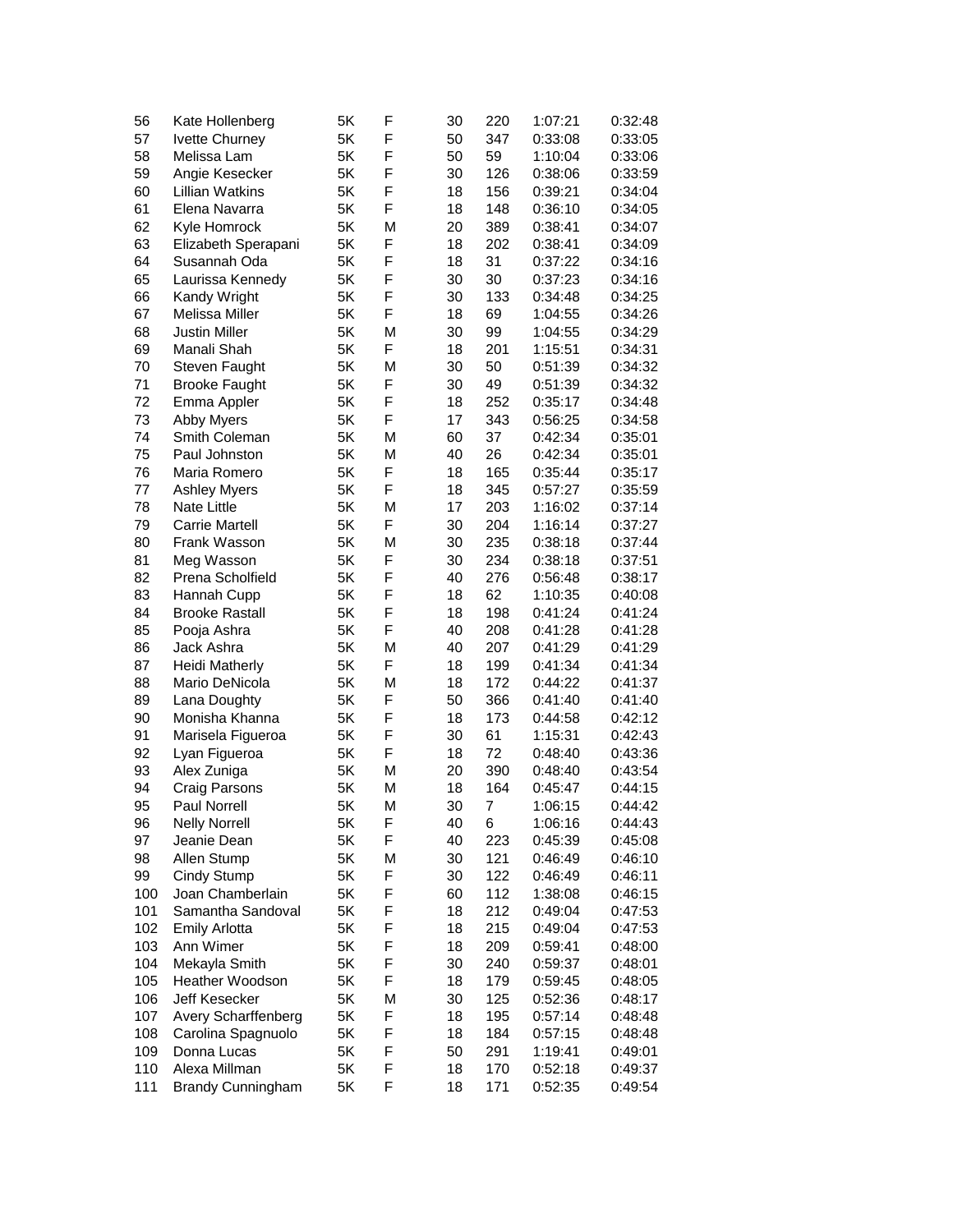| 112 | Tania Langunilla            | 5K | F | 30 | 358 | 0:50:51 | 0:50:18            |
|-----|-----------------------------|----|---|----|-----|---------|--------------------|
| 113 | Kim Ritchie                 | 5K | F | 18 | 186 | 1:02:05 | 0:50:25            |
| 114 | Lucia Langunilla            | 5K | F | 30 | 357 | 0:51:10 | 0:50:38            |
| 115 | Melissa Vazquez             | 5K | F | 18 | 140 | 1:15:26 | 0:51:10            |
| 116 | Ibeth VÄ <sub>j</sub> zquez | 5K | F | 30 | 52  | 1:15:34 | 0:51:16            |
| 117 | Giovany Rodriguez           | 5K | М | 18 | 353 | 1:35:18 | 0:51:44            |
| 118 | Mark Rodriguez              | 5K | М | 18 | 354 | 1:35:18 | 0:51:44            |
| 119 | <b>Emileigh Conley</b>      | 5K | F | 30 | 4   | 1:28:53 | 0:51:47            |
| 120 | Seth Conley                 | 5K | М | 30 | 3   | 1:28:54 | 0:51:51            |
| 121 | Lindsey Butchko             | 5K | F | 18 | 368 | 1:04:35 | 0:51:56            |
| 122 | <b>Cory Phillips</b>        | 5K | М | 17 | 21  | 1:10:29 | 0:52:02            |
| 123 | <b>Faith Phillips</b>       | 5K | F | 17 | 261 | 1:10:28 | 0:52:02            |
| 124 | Cassie Sturgill             | 5K | F | 18 | 169 | 0:54:51 | 0:52:08            |
| 125 | <b>Ray Riner</b>            | 5K | М | 17 | 363 | 0:52:12 | 0:52:11            |
| 126 | Kendall Riner               | 5K | F | 17 | 361 | 0:52:13 | 0:52:13            |
| 127 | Leonie Riner                | 5K | F | 17 | 364 | 0:52:16 | 0:52:15            |
| 128 | Patricia Phillips           | 5K | F | 40 | 22  | 1:10:53 | 0:52:17            |
| 129 | Dana Phillips               | 5K | М | 17 | 20  | 1:10:53 | 0:52:27            |
| 130 | Jessi Phelps                | 5K | F | 40 | 15  | 1:19:10 | 0:52:38            |
| 131 | Sue Barber                  | 5K | F | 50 | 221 | 1:20:23 | 0:53:17            |
| 132 | Claire Lyons                | 5K | F | 50 | 266 | 1:20:24 | 0:53:18            |
| 133 | Madison DuRocher            | 5K | F | 18 | 264 | 1:08:39 | 0:53:26            |
| 134 | <b>Bella Warrick</b>        | 5K | F | 18 | 197 | 0:56:08 | 0:55:09            |
| 135 | Reese Thornton              | 5K | F | 18 | 153 | 0:56:08 | 0:55:10            |
| 136 | Jordan Hundley              | 5K | F | 18 | 147 | 0:56:08 | 0:55:10            |
| 137 | Dr. Jeff Kesecker           | 5K | М | 30 | 130 | 0:59:29 | 0:55:18            |
| 138 | Hazelwood Kendall           | 5K | F | 18 | 393 | 1:07:07 | 0:55:19            |
| 139 | Shelby Baker                | 5K | F | 18 | 326 | 1:07:08 | 0:55:20            |
| 140 | <b>Michael Dart</b>         | 5K | М | 17 | 16  | 1:34:24 | 0:55:24            |
| 141 | Karyle Thornton             | 5K | F | 30 | 238 | 0:56:15 | 0:55:34            |
| 142 | Kislova Tatyana             | 5K | F | 30 | 400 | 2:08:14 | 0:55:36            |
| 143 | <b>Emmanuel Obe</b>         | 5K | М | 30 | 237 | 0:56:17 | 0:55:36            |
| 144 | Alyssa Ritchie              | 5K | F | 18 | 248 | 1:07:17 | 0:55:36            |
| 145 | Allie Lawrence              | 5K | F | 18 | 180 | 1:07:15 | 0:55:37            |
| 146 | Jordan Sweeney              | 5K | F | 18 | 151 | 1:05:25 | 0:55:39            |
|     |                             |    | F |    |     |         |                    |
| 147 | <b>Chrissy Dart</b>         | 5K | F | 40 | 137 | 1:34:41 | 0:55:41<br>0:55:42 |
| 148 | Emma Miller                 | 5K |   | 18 | 206 | 1:05:27 |                    |
| 149 | Jaime Peterson              | 5K | F | 18 | 163 | 0:57:08 | 0:55:57            |
| 150 | Annabelle Adams             | 5K | F | 18 | 213 | 0:57:09 | 0:55:58            |
| 151 | <b>Lilly Justice</b>        | 5K | F | 17 | 367 | 1:35:03 | 0:56:02            |
| 152 | Ann Bishop                  | 5K | F | 50 | 297 | 1:15:18 | 0:56:03            |
| 153 | Greg Bishop                 | 5K | Μ | 50 | 296 | 1:15:19 | 0:56:05            |
| 154 | Diego Perez                 | 5K | М | 30 | 119 | 0:56:48 | 0:56:20            |
| 155 | Jessica Firzlaff            | 5K | F | 18 | 187 | 1:06:08 | 0:56:21            |
| 156 | Olivia Roth                 | 5K | F | 18 | 268 | 1:04:57 | 0:56:29            |
| 157 | <b>Ashley Miller</b>        | 5K | F | 18 | 258 | 1:04:56 | 0:56:29            |
| 158 | Avery Holloway              | 5K | F | 18 | 255 | 1:04:55 | 0:56:31            |
| 159 | Lindsey Pokorny             | 5K | F | 18 | 155 | 1:04:57 | 0:56:32            |
| 160 | Ashton Life                 | 5Κ | Μ | 30 | 241 | 1:08:31 | 0:56:52            |
| 161 | Tamra Kanagy                | 5K | F | 18 | 175 | 1:08:34 | 0:56:54            |
| 162 | <b>Tori Marsh</b>           | 5K | F | 18 | 168 | 0:59:57 | 0:57:10            |
| 163 | <b>Brooklyn Mitchell</b>    | 5K | F | 18 | 166 | 0:59:57 | 0:57:10            |
| 164 | Jamili Erazo                | 5K | М | 30 | 132 | 0:57:41 | 0:57:12            |
| 165 | Erin Conway                 | 5Κ | F | 18 | 57  | 1:00:32 | 0:57:28            |
| 166 | <b>Gregory Conway</b>       | 5K | М | 18 | 56  | 1:00:32 | 0:57:28            |
| 167 | Marcia Zook                 | 5K | F | 40 | 284 | 1:05:24 | 0:57:49            |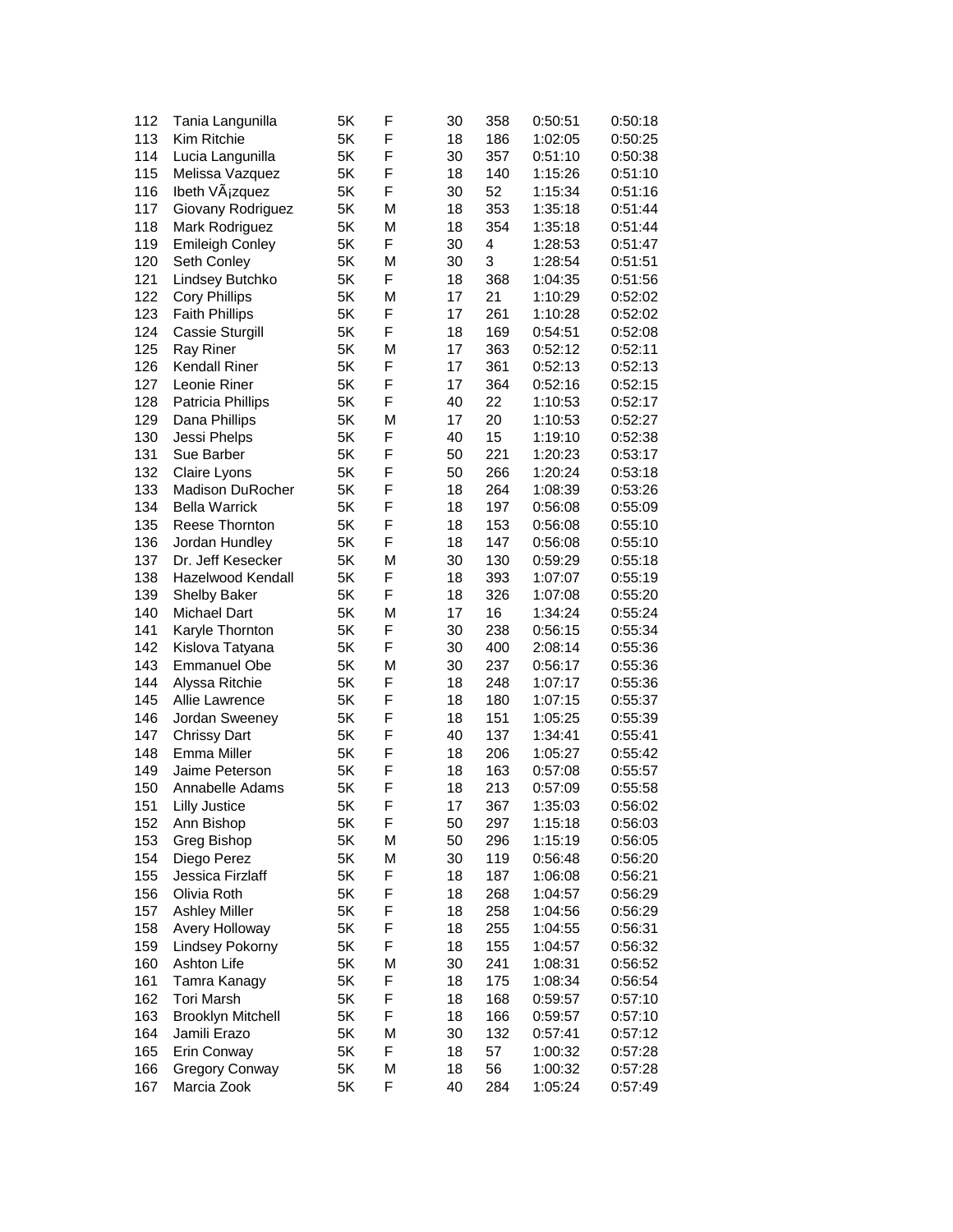| 168        | Anne Brie                              | 5K | F | 40 | 370 | 1:05:28 | 0:57:51            |
|------------|----------------------------------------|----|---|----|-----|---------|--------------------|
| 169        | Amos Coleman                           | 5K | М | 17 | 35  | 1:05:25 | 0:57:52            |
| 170        | Olivia Coleman                         | 5K | F | 17 | 36  | 1:05:25 | 0:57:53            |
| 171        | Amy Graham                             | 5K | F | 40 | 45  | 1:05:29 | 0:57:54            |
| 172        | Dana Harshberger                       | 5K | F | 50 | 39  | 1:05:29 | 0:57:54            |
| 173        | Lee Oneill                             | 5K | F | 40 | 41  | 1:05:25 | 0:57:56            |
| 174        | Susan Luttridge                        | 5K | F | 50 | 392 | 1:05:23 | 0:57:56            |
| 175        | Max Wiegard                            | 5K | М | 40 | 66  | 1:05:27 | 0:58:01            |
| 176        | Rebecca Wiegard                        | 5K | F | 40 | 67  | 1:05:27 | 0:58:01            |
| 177        | <b>Rachel Scott</b>                    | 5K | F | 18 | 341 | 1:06:21 | 0:58:01            |
| 178        | <b>Blair Wiegard</b>                   | 5K | F | 17 | 64  | 1:05:26 | 0:58:01            |
| 179        | Daphne Wiegard                         | 5K | F | 17 | 63  | 1:05:26 | 0:58:02            |
| 180        | Millie Wiegard                         | 5K | F | 17 | 65  | 1:05:26 | 0:58:03            |
| 181        | Julia Hagen                            | 5K | F | 18 | 150 | 1:04:25 | 0:58:10            |
| 182        | <b>Whitney Griffith</b>                | 5K | F | 18 | 210 | 1:04:27 | 0:58:11            |
| 183        | Neil Raines                            | 5K | М | 60 | 145 | 1:47:03 | 0:58:22            |
| 184        | Madeline Kent                          | 5K | F | 18 | 371 | 1:06:50 | 0:58:23            |
| 185        | Jordyn Ostrander                       | 5K | F | 18 | 253 | 1:06:49 | 0:58:24            |
| 186        | <b>Lily Marlowe</b>                    | 5K | F | 18 | 251 | 1:06:50 | 0:58:24            |
| 187        | Kylee Johnson                          | 5K | F | 18 | 250 | 1:06:49 | 0:58:24            |
| 188        | Kathleen Burke                         | 5K | F | 60 | 101 | 1:47:01 | 0:58:29            |
| 189        | Amy Burke                              | 5K | F | 60 | 88  | 1:47:02 | 0:58:31            |
| 190        | <b>Alison Raines</b>                   | 5K | F | 60 | 146 | 1:47:03 | 0:58:32            |
| 191        | Barbara German                         | 5K | F | 60 | 54  | 0:59:56 | 0:58:33            |
| 192        | Kaela Palladino                        | 5K | F | 18 | 350 | 1:06:50 | 0:58:36            |
| 193        | Emma Durante                           | 5K | F | 18 | 351 | 1:06:50 | 0:58:36            |
| 194        | Jackie Ebert                           | 5K | F | 18 | 275 | 1:06:50 | 0:58:36            |
| 195        | Morgan Hampton                         | 5K | F | 18 | 249 | 1:04:58 | 0:58:39            |
| 196        | Kristina Gerdt                         | 5K | F | 18 | 158 | 1:04:59 | 0:58:40            |
| 197        | Emma Mullin                            | 5K | F | 18 | 181 | 1:06:55 | 0:58:41            |
| 198        | Tebeau Morgan                          | 5K | F | 30 | 397 | 0:58:46 | 0:58:45            |
| 199        | Tebeau Jon                             | 5K | М | 30 | 398 | 0:58:50 | 0:58:49            |
| 200        | Nicole Nardone                         | 5K | F | 18 | 355 | 1:04:29 | 0:58:50            |
| 201        | Kelly Larson                           | 5K | F | 18 | 144 | 1:04:32 | 0:58:51            |
| 202        | Unda Dittaboot                         | 5K | F | 18 | 369 | 1:04:36 | 0:58:56            |
| 203        | <b>Amber Shifflett</b>                 | 5K | F | 30 | 293 | 0:59:41 | 0:58:59            |
| 204        | <b>Crystal Shenk</b>                   | 5K | F | 30 | 292 | 0:59:41 | 0:58:59            |
| 205        | Mary Ann Kiser                         | 5K | F | 60 | 280 | 1:00:18 | 0:59:00            |
| 206        | caroline spiers                        | 5K | F | 50 | 70  | 1:00:16 | 0:59:01            |
| 207        | Ella Barton                            | 5K | F | 18 | 185 | 1:04:37 | 0:59:02            |
|            | Malia Pezzella                         | 5Κ | F | 18 | 295 | 1:04:39 |                    |
| 208<br>209 | Maggie Taliaferro                      | 5K | F | 18 | 188 | 1:04:37 | 0:59:03            |
| 210        | <b>Sydney Stallard</b>                 | 5K | F | 18 | 218 |         | 0:59:06<br>0:59:15 |
| 211        |                                        | 5K | F | 18 | 330 | 1:11:03 | 0:59:15            |
|            | <b>Taylore Hardisty</b><br>Emma Haffer |    | F |    | 325 | 1:11:03 |                    |
| 212        |                                        | 5Κ |   | 18 |     | 1:11:04 | 0:59:16            |
| 213        | <b>Emily Kudak</b>                     | 5Κ | F | 30 | 387 | 1:01:10 | 0:59:19            |
| 214        | Kim Ramirez                            | 5K | F | 50 | 98  | 1:25:53 | 0:59:21            |
| 215        | <b>Bailey Callie</b>                   | 5K | F | 30 | 386 | 1:01:11 | 0:59:21            |
| 216        | Patricia Baltazar                      | 5Κ | F | 18 | 89  | 1:25:53 | 0:59:22            |
| 217        | Izzy Golden                            | 5K | F | 18 | 303 | 1:08:01 | 0:59:25            |
| 218        | Logan McCool                           | 5K | М | 18 | 302 | 1:08:02 | 0:59:25            |
| 219        | <b>Molly Elliott</b>                   | 5K | F | 18 | 190 | 1:05:16 | 0:59:44            |
| 220        | Katy Pavich                            | 5K | F | 18 | 216 | 1:05:17 | 0:59:45            |
| 221        | <b>Brooke Williams</b>                 | 5Κ | F | 30 | 128 | 1:00:18 | 0:59:51            |
| 222        | <b>Tyler Williams</b>                  | 5Κ | М | 30 | 120 | 1:00:18 | 0:59:51            |
| 223        | Kylie Weatherholtz                     | 5K | F | 18 | 309 | 1:14:30 | 0:59:57            |